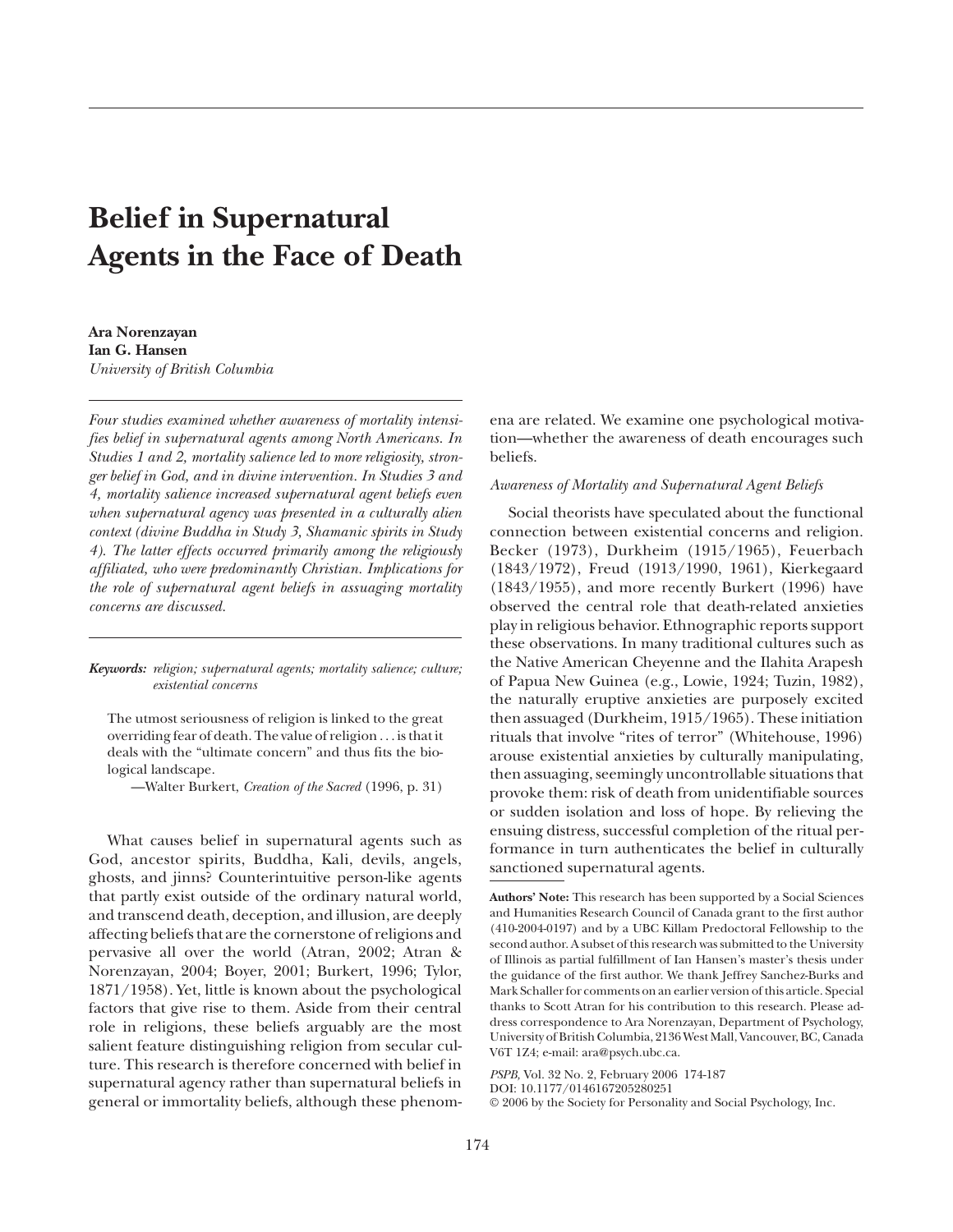In psychology, the hypothesis linking religion with existential anxieties has received mixed support. In a classic study, Allport and his colleagues (Allport, Gillespie, & Young, 1948) found that among returning World War II frontline soldiers, fear of death was remembered along with heightened faith in God's deliverance. The one experimental study known to us that attempted to manipulate mortality salience and then measure postmanipulation religiosity failed to show a significant effect (Burling, 1993), possibly because religiosity was assessed without a significant delay between the measure and the mortality salience manipulation or because the measure of religiosity used (Batson & Ventis, 1982) is an assessment of religiosity as a quest for spiritual knowledge rather than a commitment to religion.

One religion-related inclination that mortality salience has been found to spur is belief in an afterlife. Osarchuk and Tatz (1973) found that exposure to a death threat led to more afterlife belief than exposure to a shock threat or control. This effect was found, however, only among prior believers in an afterlife. Corroborating this finding, Florian and Mikulincer (1998) found that religious modes of seeking immortality were positively related to the fear of bodily annihilation, although not with other fear of death factors. More recently, Dechesne et al. (2003) found that assurances of literal immortality diminished the impact of mortality awareness on selfesteem strivings and defense of values.

# *Terror Management Function of Supernatural Agent Beliefs*

According to Terror Management Theory (TMT; Greenberg, Solomon, & Pyszczynski, 1997; Pyszczynski, Greenberg, & Solomon, 1999; Solomon, Greenberg, Schimel, Arndt, & Pyszczynski, 2004), cultural worldviews, along with the desire to live up to the standards of one's culture (i.e., self-esteem), serve as a primary psychological buffer against the uniquely human awareness of death. If so, heightening such terror (mortality salience) should increase the need to bolster these worldviews. Consistent with this premise, people temporarily aware of death are more inclined to defend their cultural beliefs (see Greenberg et al., 1997; Solomon et al., 2004, for reviews). Mortality salience may facilitate the enhancing of one's own cultural beliefs directly, for example, by rewarding a hero who upholds cultural values (Rosenblatt, Greenberg, Solomon, Pyszczynski, & Lyon, 1989). However, most TMT studies examine derogation of alternative worldviews or beliefs and those who hold them because the existence of alternative worldviews is a fundamental threat to the validity of one's own worldview (Greenberg et al., 1997). Typical manifestations of worldview defense under mortality salience include derogating a Jew by Christian participants

(Greenberg et al., 1990) and recommending harsher punishment for a prostitute (Rosenblatt et al., 1989).

Despite the large TMT literature supporting the link between mortality salience and cultural worldview defense, little is known about the effect of mortality salience on supernatural beliefs. This may be because terror management theory draws its inspiration from Ernst Becker (1975), who writes, "Culture means that which is supernatural" (p. 64). Therefore, terror management researchers arguably are already directly addressing supernatural concerns (see, e.g., Solomon, Greenberg, & Pyszczynski, 1991, pp. 97-98). However, research has yet to explore arenas that most people would consider uncontroversially supernatural. Although since its inception terror management theory has posited that religion (particularly belief in literal immortality) serves a defensive role against the terror of death (Dechesne et al., 2003; Solomon et al., 1991), the vast bulk of terror management research has focused on symbolic immortality, or aspects of culture that even secular people can get behind: nationalism, racism, and other forms of outgroup derogation.

Recently, the notion of literal immortality has been investigated in empirical terror management research, indicating that it assuages terror of death enough to eliminate the effect of mortality salience on self-esteem concerns and defense of cultural values (Dechesne et al., 2003). The latter is a welcome study on the role of religious beliefs, such as immortality, in terror management processes. However the important findings of Dechesne et al. are limited in two ways. First, belief in supernatural agents, as a core component of religions, was not examined. Although belief in immortality and belief in supernatural agents are intertwined and mutually reinforcing, they are conceptually distinct core beliefs. Few if any religions posit supernatural agents without an explicit or implicit promise of immortality. But immortality itself is rarely an object of religious worship; it is supernatural agents who are the central objects of devotion and even sacrifice. Second, although it is important to assess the mediating role of religious beliefs in terror management processes, the effect of mortality awareness on religious belief remains to be investigated.

In this research, we investigate directly the motivational substrates of the culturally widespread belief in supernatural agency, a phenomenon that has received little attention in psychology. Moreover, we explore the question of whether affirmations of supernatural agents operate in a qualitatively different way than most of the documented cases of other-derogating worldview defense. We consider the possibility that in spite of robust findings that mortality salience spurs derogation of culturally different others, it may not be as likely to motivate derogation of culturally different supernatural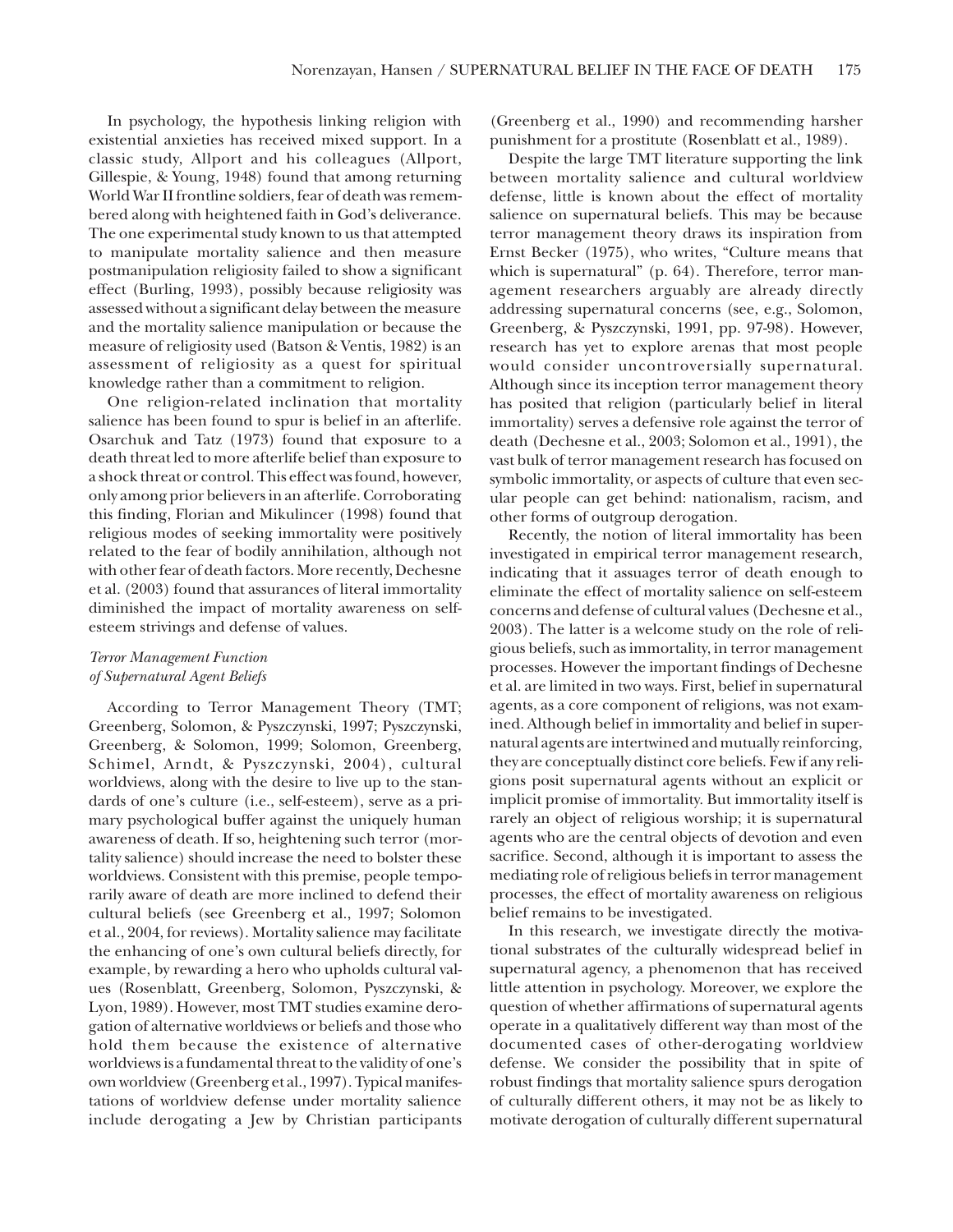agents; in fact, it may actually lead to more acceptance of them. As the guardians of an eternal, meaningful universe, all supernatural agents, culturally familiar or not, may offer death-aware people a direct way out of the existential quandary, perhaps with the subjective possibility of literal immortality, or perhaps with a greater subjective sense of safety, power, or purpose springing from these transcendental agents.

In brief, theorists have hypothesized a functional connection between the awareness of death and supernatural belief, and ethnographic reports encourage this hypothesis. However, as in most observational studies, ascertaining the direction of causality is difficult. Moreover, it is unclear from previous research whether awareness of death is associated with stronger religiosity only because religion is a form of cultural identification or because religion offers belief in death-transcending supernatural agents. We tested the causal hypothesis that awareness of death intensifies belief in culturally familiar and unfamiliar supernatural agents.

#### *Overview of Studies*

Whereas in Studies 1 and 2 the supernatural agent considered (God) was a culturally familiar deity, in Studies 3 and 4, we examined culturally unfamiliar deities. In Study 3, mostly Christian participants exposed to a death or a neutral prime contemplated belief in Buddha. In Study 4, mostly Christian religious and nonreligious participants wrote about their death or about two alternative control topics and then indicated their belief in ancestral Shamanic spirits. In the General Discussion, we examine the findings in terms of three possible explanations: other-derogating sectarian worldview defense, nonsectarian inclusive religious worldview defense, and a cognitive inclination toward the supernatural distinct from worldview defense.

## STUDY 1

## *Method*

*Participants*. Participants were 28 undergraduates (16 women; age *M* = 19) at the University of Michigan. Of the sample, 46% were European American, 21% Asian American, and 33% Other or did not identify their ethnicity. No religious background information was collected in this study. Participants received class credit in exchange for participation.

*Materials and procedure*. Participants were randomly assigned to two conditions, mortality salient (MS) or control (from Rosenblatt et al., 1989). In the MS condition, they responded to the open-ended questions, "In the space below, write a paragraph about what will happen to you when you die. Write in some detail about the feelings that the thought of your own dying arouse in you." In the control condition, participants responded to the open-ended questions, "In the space below, write a paragraph about favorite foods that you have enjoyed eating. Write in some detail about the feelings that these foods arouse in you." Next, they completed a distracter memory task (13 min) in which they studied and then recalled a list of words unrelated to death or foods. Then all participants completed a demographic page, which included questions about age, gender, ethnicity, and so forth. Embedded in this page were the two critical dependent measures: religiosity and belief in God.

*Dependent measures*. Participants responded to the two questions ranging from 1 (*not at all*) to 7 (*very strongly*): (a) "How religious are you?" and (b) "How strongly do you believe in God?"

# *Results and Discussion*

Mortality salience led to stronger religiosity,  $t(26)$  = 2.03, *p* = .05, and to a stronger belief in God, *t*(26) = 2.34,  $p = 0.03$  (see Figure 1). These data offer initial experimental evidence that awareness of death motivates religiosity and, more specifically, belief in a higher power.

#### STUDY 2

## *Overview*

In Study 2, we investigated whether participants primed with death were more likely to explain an unusual phenomenon (the efficacy of prayer) with an affirmation that God exists and that God can answer prayers. This study also assessed whether the effect of mortality salience on supernatural belief hinges on prior religious affiliation.

## *Method*

*Participants*. Participants were introductory psychology students (39 men, 38 women; age *M* = 19) who were 69% European American, 13% African American, 4% Hispanic, 5% Asian, and 9% Other; 74% were Christians, 19.5% reported not having a religion or being an atheist, 5% were Jewish, and 1.5% (1 participant) was Hindu. Participation was in partial fulfillment of course requirements at the University of Illinois, Urbana-Champaign.

*Design*. The design was a one-way comparison of three between-groups treatments: a mortality salient condition, priming thoughts of death; a religious (control) condition, priming thoughts of religion; and a neutral (control) condition (no prime). The religious prime was included to assess whether death awareness would have an effect on supernatural agent beliefs even relative to thoughts of religion. Before exposure to the priming, participants specified their religious denomination and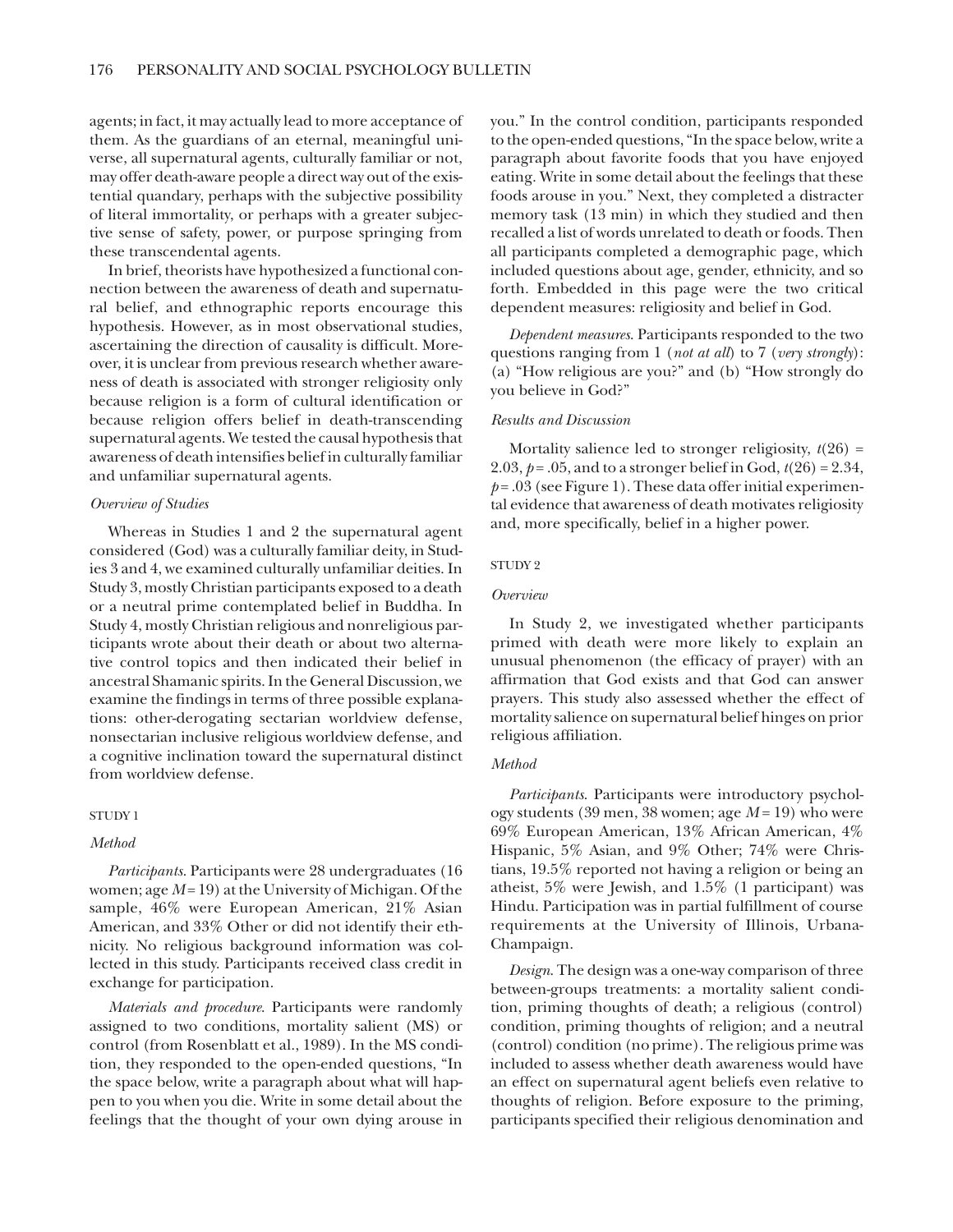

**Figure 1 Effect of mortality salience on religiosity and belief in God (Study 1).** NOTE: Scale ranged from 1 to 7.

religious identification. To reduce suspicion, the pretest measures of religious affiliation and identification were embedded in a demographics questionnaire that asked for several demographic variables and identification with each. Specifically, participants wrote down their sex, nationality, religion, and so forth, and then rated on a 1 to 9 scale how important these categories were to their identity.

*Death, religious, and neutral primes*. The three treatments were based on those used in a study by Cahill, Prins, Weber, and McGaugh (1994), where a graphically and tragically eventful version of a story led to higher levels of adrenaline in participants than an uneventful version. In another study conducted recently (Vexelman, Hansen, & Norenzayan, 2005), the death version of this story induced significantly more death thought accessibility than the neutral version. Each treatment presented a story in 12 sections, with each section presented on a slide (see the appendix). All stories began with a child and the child's mother going to visit the father at the hospital. All stories ended with the mother going to her preschool to pick up her other child. In the neutral prime, the child watches an emergency drill. In the death prime, the child in fact is caught in an accident and what is a drill in the neutral prime is a real operation in the death prime. The death and neutral primes in this study are similar to those of the Cahill et al. (1994) study, although in the present version of the death prime, the child actually dies. In the religion prime, the child encounters a well-dressed man kneeling before a woman in rags and later sees that man alone in the hospital chapel with closed eyes and moving lips. Given the likely connection between religious imagery (e.g., prayer) and affirmation of supernatural belief, we examined the relative strength of the death prime and the religion prime in comparison to the neutral prime. It would be especially interesting if thoughts of death are more potent in inspiring belief in a higher power than even thoughts of religion.

*Assessment of belief in supernatural agency*. Under the guise of a different study about "Academic Articles and Media Reporting," the dependent variable of interest was the response to questions about an actual *New York Times* article (Nagourney, October 2, 2001) covering a scientific study on the power of prayer (copy available from the authors). The *Times* article was introduced as follows:

The popular media often reviews articles from academic research that have been previously published in other journals. Please read the following article from the *New York Times* and answer the questions on the following pages.

The article referred to a study by Cha, Wirth, and Lobo (2001) in which women in a Korean fertility clinic were randomly assigned to groups that were either prayed for or not. Christian groups in the United States, Canada, and Australia prayed for the women to get pregnant. The results showed that the women in the prayed-for group became pregnant at twice the rate of the women in the group not prayed for. After reading the article, participants rated their agreement with statements that probed their perceptions of the study.

The statements of interest in assessing supernatural agent beliefs were the following: (a) the God that prayer groups were praying to exists, (b) God/a higher power exists, (c) God/a higher power can answer prayers, and (d) the experiment offers evidence that God/a higher power can answer prayers. Other statements (not included in the dependent variable) assessed perceptions of the prayer study without reference to the existence or efficacy of a God or higher power. Example statements were as follows: "The study was scientifically rigorous," "If the study were replicated several times, one would get the same results," and "The findings in the study might be the result of coincidence." These statements did not directly assess belief in God. Rather, they assessed perceptions of the credibility of the study and thus were not part of the dependent measure. Participants rated agreement with statements on a 9-point scale.

*Procedure*. Participants met in groups of 10 to 18. After administering the demographics and demographic identification measures, the experimenter handed participants written instructions that said,

Shortly you will view a short story about a child. The story will be presented on slides. After reading each slide, please close your eyes and imagine the scene. Try to see, hear, and feel what is happening in the scene.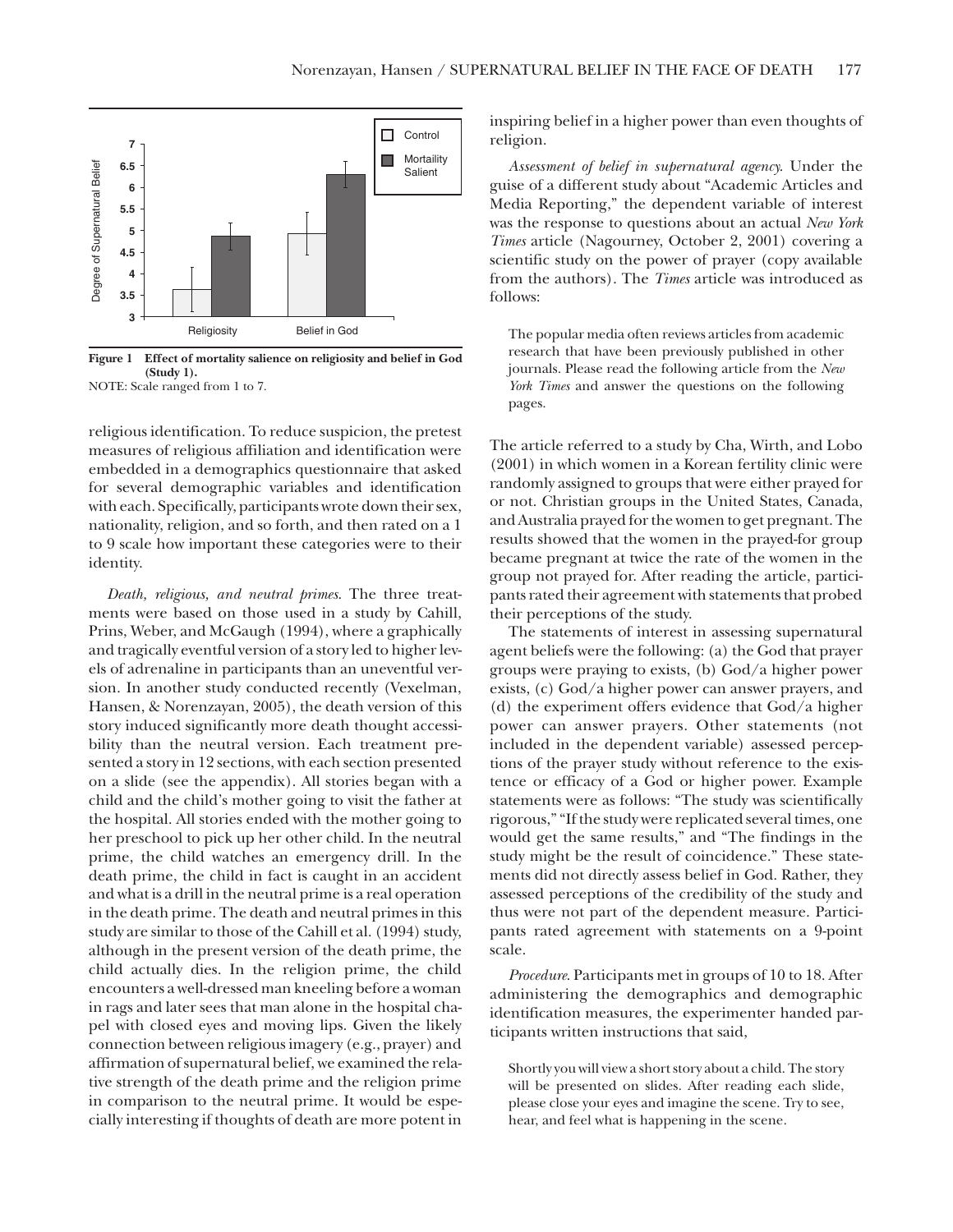The experimenter presented each slide on an overhead projector, laying each slide on the overhead for 10 s and then removing the slide and turning the projector off for 10 s while preparing the next slide. Participants were randomly assigned to the MS version, the neutral version, or the religious version of the slide story, although participants were run in blocks of the same condition. Experimenters were not necessarily blind to condition, however, because they could potentially read each slide as they showed it to participants, although they were blind to the hypotheses of the study. (Study 3 addressed these potential problems by running each participant individually and ensuring that experimenters were blind to the conditions.) The main advantages that this overhead method offered were to ensure consistency of how long participants spent reading each slide and to give the content of the slides vivid focal significance.

Participants then completed the Positive and Negative Affect Scale (PANAS; Watson, Clark, & Tellegen, 1988) to investigate whether the primes produced different levels of positive and negative affect. They then received the dependent measure, which was headed "Academic Articles and Media Reporting" and introduced the *New York Times* article on Cha et al.'s (2001) prayer study in the following way:

The popular media often reviews articles from academic research that have been previously published in other journals. Please read the following article from the *New York Times* and answer the questions on the following pages.

This cover story was meant to divert attention from the prayer-related content of the study. Finally, participants completed a suspicion probe (Aronson, Ellsworth, Merrill, & Gonzales, 1990) and were thanked and debriefed.

## *Results*

*Suspicion probe*. The suspicion probe revealed that about one third of participants perceived the experiment as evaluating their religious beliefs, although there were no significant differences in this recognition by condition,  $\chi^2(2, N = 77) = 0.48$ , *ns*. No one guessed the hypothesis that the experiment was assessing the effect of the story on their express religious beliefs. Also, no one expressed any suspicion about the genuineness of the newspaper article. Therefore, no participants were dropped from the main analysis.<sup>1</sup> There were no significant differences by condition for any of the statements that did not directly address supernatural belief (all *p*s = *ns*), suggesting that the article was interpreted in a similar way in the three conditions.

*Influence of primes on belief in supernatural agency*. The four critical dependent measures of supernatural belief were combined into a composite index of supernatural belief ( $\alpha$  = .92). As can be seen in Figure 2, belief in supernatural agency increased as a function of the mortality salience manipulation, supporting the hypothesis. A one-way ANOVA on the three conditions revealed a difference between groups on the index of supernatural belief,  $F(2, 74) = 2.99$ ,  $p = .06$ . Contrasts on the fourstatement index showed significant differences in supernatural belief between both the death prime and the neutral prime,  $t(74) = 2.43$ ,  $p = .03$ , and between the death prime and the religious prime,  $t(74) = 2.17$ ,  $p = .04$ , but not between the religious and neutral primes, *t* < 1. The index score for the death prime was highest, indicating more supernatural belief  $(M = 7.15, SD = 1.75)$ , whereas the index scores for the religious and neutral primes were lower and about equal (*M* = 5.98, *SD* = 2.16 for the religious prime and  $M = 6.03$ ,  $SD = 1.67$  for the neutral prime).

It is difficult to compare Christians versus non-Christians due to the low *n* for the latter (8 in neutral, 4 in death). However we could assess whether the effect of death on supernatural agent belief remained after controlling for religious affiliation and religious identification. An ANOVA assessing the contrast between death and neutral primes, holding religion constant (Christian vs. non-Christian), did not change the pattern of results, showing an effect of death prime,  $F(1, 46) = 4.02$ , *p* = .05. Holding religious identification (measured on a continuous scale) did not change this effect either, *F*(1,  $(46) = 4.59, p = .04.$ 

*The role of negative affect*. To evaluate whether the different primes had different emotional effects, a one-way ANOVA was conducted on an index of negative affect assembling the 10 negative words in the scale  $(\alpha = .86)$ and an index of positive affect assembling the 10 positive words in the scale ( $\alpha$  = .86).<sup>2</sup> For negative affect, the overall ANOVA was significant,  $F(2, 74) = 8.30, p < .001$ , and the contrast between death and the other two primes was significant,  $t(74) = 15.80$ ,  $p = .001$  (greater negative affect in the death prime), whereas there was no difference between the religious and neutral primes  $(F<1)$ . For the positive affect index, the overall ANOVA was  $F(2, 74) =$ 1.76,  $p = 0.17$ . These results suggest that the death prime induced negative affect in addition to awareness of death.3

# *Discussion*

The results of Study 2 offer experimental evidence that thoughts of death increase belief in supernatural agency, replicating the pattern in Study 1. Agreement with supernatural explanations for the unusual increase in fertility rates among prayed-for women was higher in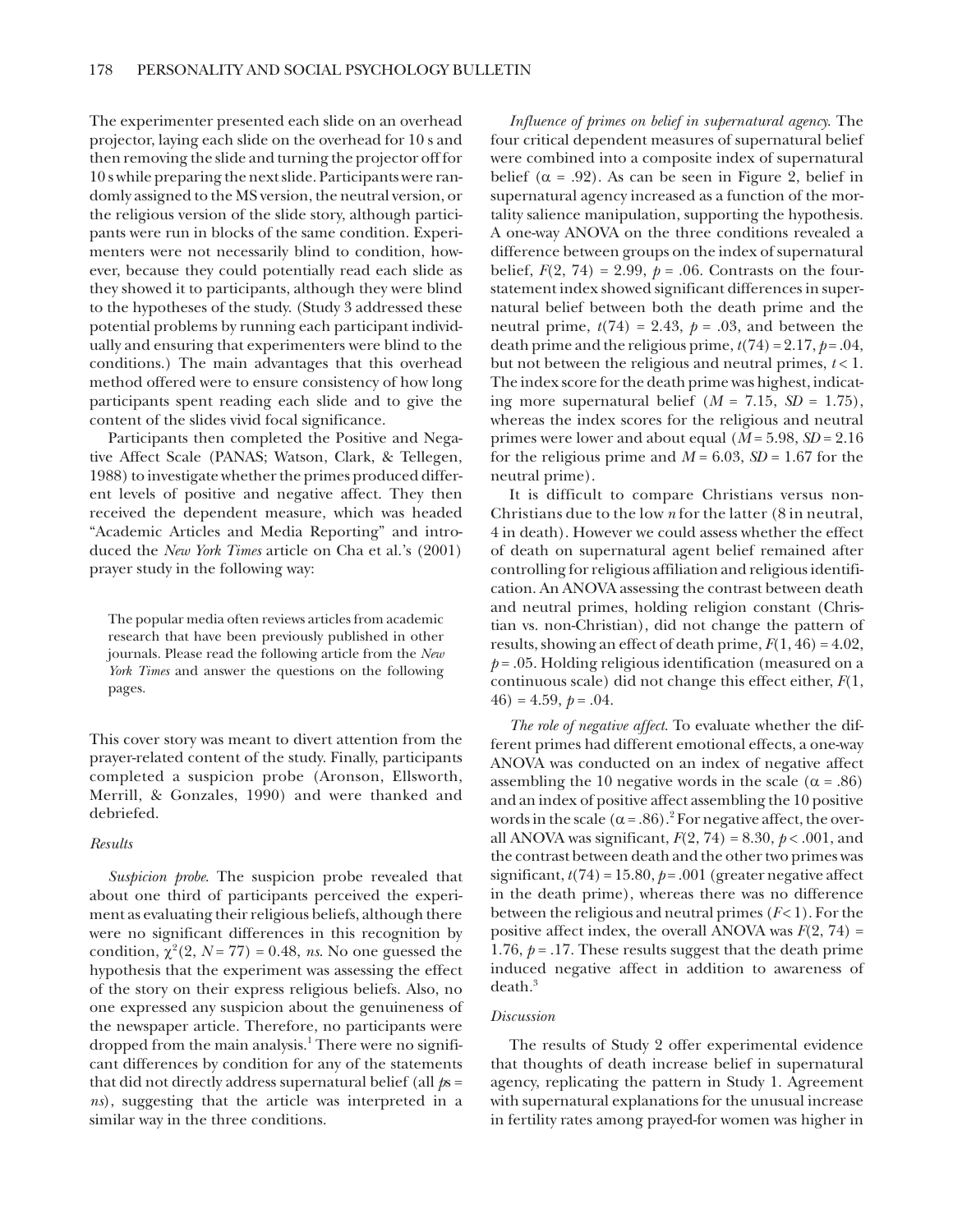

**Figure 2 Effect of mortality salience on belief in Christian God (Study 2).** NOTE: Scale ranged from 1 to 9.

the death prime than in the control prime or even the religious prime.

Belief in the efficacy of Christian prayer is uncontroversially a part of most of the Christian participants' cultural worldview. However, the effect of mortality salience on supernatural belief emerged, holding constant religious affiliation and religious identification, raising the possibility that the effect may reflect a tendency to endorse a supernatural agent irrespective of the participants' cultural-religious affiliation or the cultural familiarity of the agent itself. Does mortality salience increase supernatural belief even when the supernatural agent is presented in a culturally unfamiliar context? Study 3 addressed this question.

## STUDY 3

#### *Overview*

Study 3 had three goals: to determine (a) whether mortality salience encourages supernatural agent beliefs in a culturally less familiar context, (b) whether religious affiliation mediates the belief in a culturally alien higher power when death is salient, and (c) whether negative affect mediates the effect of mortality salience on supernatural belief. As in Study 2, participants were exposed to the death prime or neutral prime (the religious prime of Study 2, which did not differ from the neutral one, was dropped) and the dependent variable was agreement with supernatural belief statements after reading a "Buddhist prayer" version of the *New York Times* article on Cha et al.'s  $(2001)$  prayer study.<sup>4</sup> By responding to statements about "Buddha/a higher power," participants may defend their sectarian cultural worldview by denying Buddha or they may defend their nonsectarian religious worldview by embracing a higher power. Greater support for "Buddha/a higher power" does not necessarily mean greater belief in Buddha, although at a minimum it means more openness to a higher power in a culturally unfamiliar context.

# *Method*

*Participants*. Forty-one volunteers (32 women) from the Urbana-Champaign area participated in exchange for \$6 (age *M* = 23); 51% were European American, 12% African American, 20% Asian, and 17% Other or did not report their ethnicity. Of the participants, 59% were Christian; 24% claimed to have no religion or claimed to be atheist, agnostic, undecided, or "nonpracticing"; and the remaining 17% claimed some other religion or spiritual/religious orientation, including one Buddhist. No one guessed the true purpose of the study; however, 6 participants expressed suspicion about the genuineness of the article and therefore were dropped from the analysis.

*Design and materials*. The study was a simple betweengroups design (death prime vs. neutral prime). Participants received the prime, followed by the PANAS and then the newspaper report of the prayer study. The dependent variable of Study 2 was used again, with the following amendments: where the original *New York Times* article had stated, "The researchers gave members of different Christian denominations in the United States, Canada, and Australia photographs of the patients and asked them to pray," the amended version for Study 3 stated, "The researchers gave members of different Buddhist denominations in Thailand, Taiwan, and Japan photographs of the patients and asked them to pray."

The statements were left intact except "God" was replaced with "Buddha." In addition, the existence questions were amended because the Buddha is based on a historically living person and it is as unclear for the purposes of assessing supernatural belief to affirm or deny Siddhartha's existence as it is to affirm or deny Jesus's existence. Therefore, the questions asked whether Buddha is now able to hear prayers (implying that Siddhartha exists as an immortal spirit).

*Procedure*. The procedure for Study 3 was similar to that of Study 2, although further steps were taken to minimize potential experimenter bias. Specifically, the use of slides was dropped and instead each participant read the story on 12 pieces of paper. Thus, participants were randomly assigned to either the death version or the neutral version of the prime story without the experimenter being aware of which version each participant received. Furthermore, we assessed prior religious identification on an earlier day by e-mail or phone (ranging between 2 days and a week depending on scheduling urgency) so that participants would not be as conscious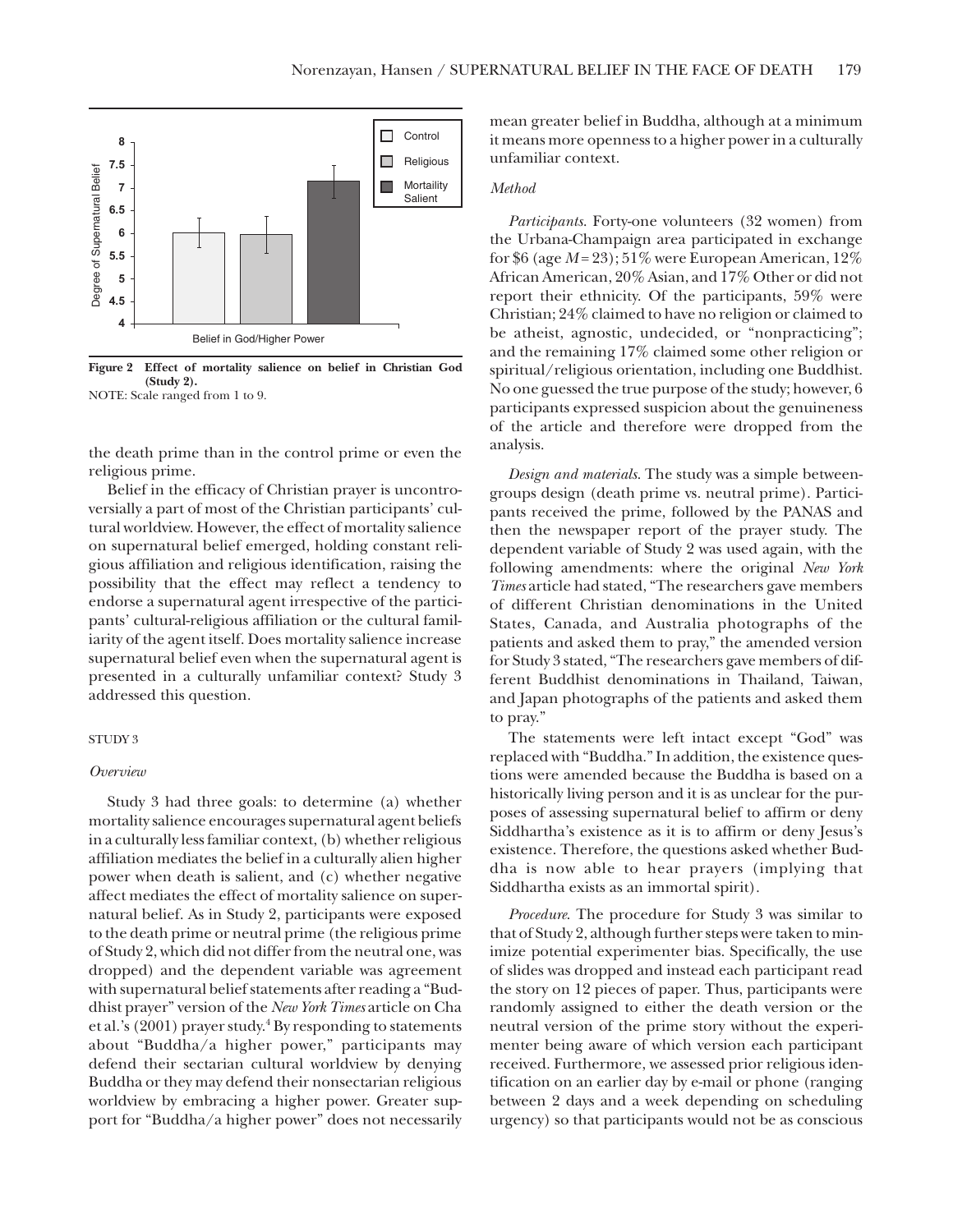of the demographic assessment while doing the experiment.

After giving informed consent, participants read and imagined the slide story, filled out the PANAS, read the article, and completed the dependent measures. Following this, participants completed an additional neutral task and then completed the PANAS again.<sup>5</sup> Participants completed a suspicion probe at the end and were debriefed.

## *Results and Discussion*

*Influence of primes on belief in supernatural agency*. The four supernatural belief items were combined to serve as the dependent measure ( $\alpha = .85$ ). Mortality salience increased belief in supernatural agency,  $F(1, 33) = 5.20$ ,  $p = 0.03$ . Item by item, mortality salience increased supernatural belief for "Buddha/a higher power can hear prayers,"  $F(1, 34) = 5.54$ ,  $p = .02$ ; for "The experiment" offers evidence that Buddha/a higher power can answer prayers,"  $F(1, 34) = 5.45$ ,  $p = .03$ ; and for "Buddha/a higher power can answer prayers,"  $F(1, 33) = 6.65$ ,  $p = .01$ . There was no effect for "The Buddha that prayer groups were praying to exists"  $(F<1)$ . This null result suggests that mortality salient participants were not more inclined to believe in Buddha per se but not inclined to deny Buddha's supernatural existence either. As in Study 2, no significant differences emerged for any of the statements assessing perceptions of the article (all *p*s = *ns*).

*Role of religious affiliation*. It is difficult to compare Christian participants with non-Christians given the low *n* for the latter (5 in one condition, 7 in the other). However, among Christian participants only, the effect of prime was significant for all three statements mentioning Buddha/a higher power but not for "the Buddha that prayer groups were praying to exists." Also, although Christian scores on the Buddha/higher power endorsement index were at or below the neutral midpoint in the neutral condition,  $t(13) = -1.49$ ,  $p = .16$ , they scored significantly above the midpoint in the death condition,  $t(9) = 3.77$ ,  $p = .004$ . It would appear that, if anything, Christians were manifesting a mildly defensive motivation at the sullying of "higher power" with "Buddha" in the neutral condition, a defense they abandoned for a culturally inclusive endorsement of a higher power in the mortality salience condition.

Finally, an alternative method of measuring the role of religious affiliation was to examine participants' degree of identification with their own religion as entered on their demographics forms. (Those who indicated no religion were given a score of 1 out of 9.) We ran correlations between (non-Buddhist) religious identification and agreement with the Buddha-supporting supernatural belief statements, excluding the 1 Buddhist participant who was in the control condition. In the

neutral prime, these two variables were uncorrelated,  $r(18) = .03$ ,  $p = ns$ . In the death prime, however, the correlation of the supernatural index with religious identification was positive,  $r(16) = .68$ ,  $p < .01$ , indicating that the mostly Christian participants who identified with their religious faith were more inclined to endorse belief in a higher power than to deny Buddha under mortality salience.

*Role of affect*. We examined the effect of the mortality salience manipulation on an index of negative affect variables ( $\alpha$  = .87) and an index of positive affect variables ( $\alpha$  = .83). Participants felt more negative affect after the mortality salience prime,  $t(34) = 2.47$ ,  $p = .02$ . However, when we included negative affect as a covariate in an ANCOVA, mortality salience still affected belief in the Buddha/higher power index,  $F(1, 33) = 3.54$ ,  $p = .07$ .

To summarize, the results of Study 3 corroborated those of Studies 1 and 2, further confirming that mortality salience increases belief in supernatural agents. The effect of mortality awareness on supernatural belief emerged even when the supernatural agent in question was a culturally alien one, and this effect was stronger for participants identified with Christianity. However, the effect of mortality salience on the one item that uncontroversially addressed belief in Buddha (without mention of a higher power) did not reach significance, suggesting that sectarian defenses may have mitigated the effect. On the other hand, there was no hint of evidence for derogating Buddha under mortality salience, not even for the latter Buddha item divorced from any mention of higher power.

However, according to TMT, there is often more than one accessible cultural worldview (Greenberg et al., 1997). Perhaps the cultural worldview that participants were inclined to bolster was not the parochial belief in the Christian God but the superordinate belief in a universal higher power (whether given the name Buddha or God). Both God and Buddha are deified figures of major world religions. Any inclination to endorse statements about their existence and powers might reflect a more general openness to a higher power rather than openness to any garden-variety supernatural agents. It is also conceivable that participants were responding to the familiar concept of "prayer" even if the context was culturally foreign. Study 4 was conducted to address these issues.

## STUDY 4

#### *Overview*

Study 4 had three goals. The first goal was to replicate the finding obtained in Study 3 with obscure culturally alien supernatural agents (ancestral Shamanic spirits) that do not represent a major world religion and are not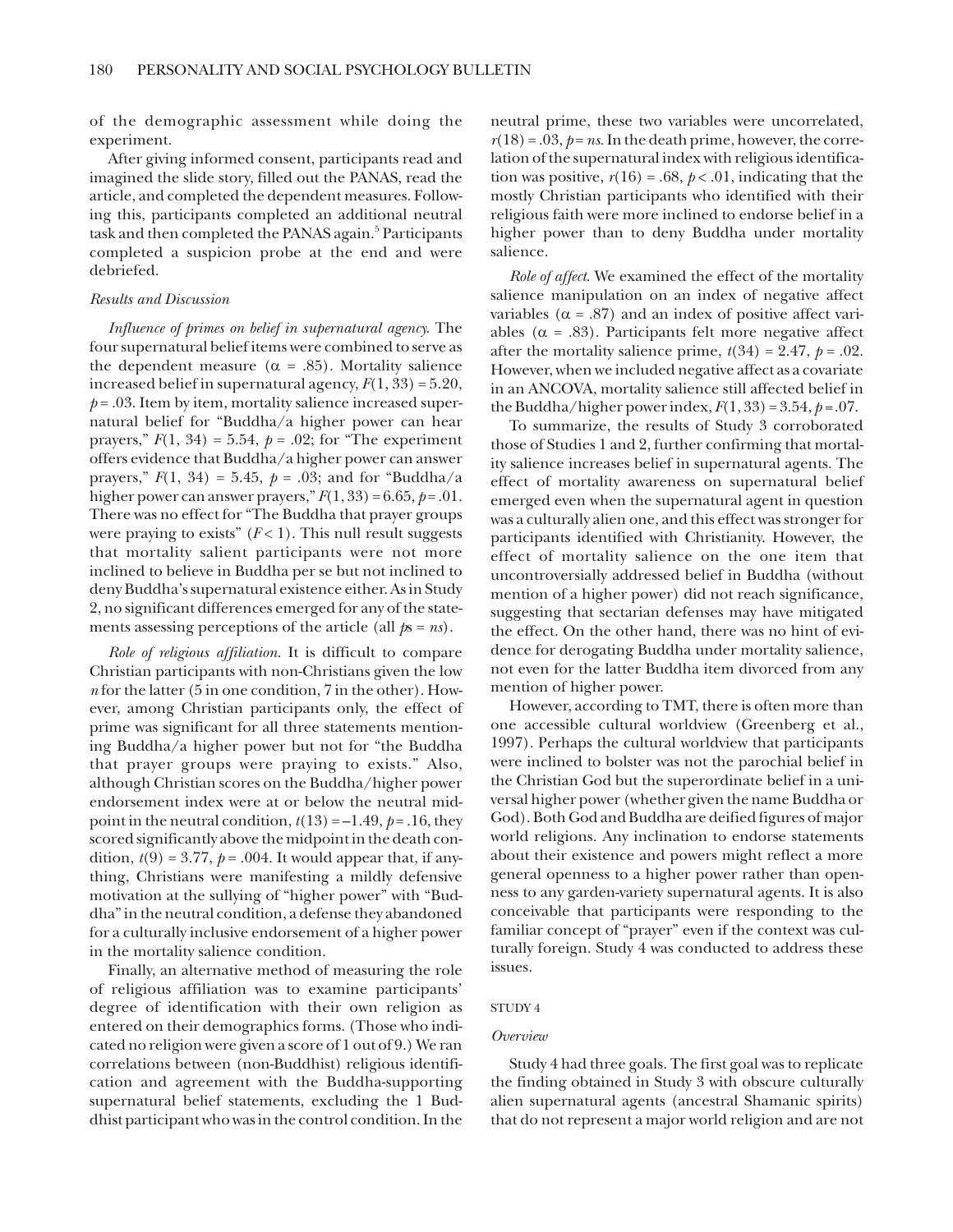associated with the culturally recognizable concept of prayer. Second, mortality salience was manipulated independent of negative affect to rule out the possibility that the effects can be attributable to mere negative affect rather than to death awareness specifically. Third, we examined whether the effect of mortality salience on supernatural belief generalizes to the nonreligious, atheists, and agnostics.

# *Method*

*Participants*. The present study analyzed the responses of 142 undergraduate students from the University of British Columbia (101 women, age *M* = 20) who participated in this experiment for partial fulfillment of psychology course requirements. Participants were 46% European Canadians, 38% East Asian Canadians, and 16% Other; 57% indicated a religion (56 Christians, 25 non-Christians) and 43% explicitly indicated that they did not have a religion, were atheist, or were agnostic. Out of 146 participants who completed the measures, 4 were dropped from the analysis for expressing suspicion about the authenticity of the newspaper article related to the dependent variable.

*Design and procedure*. The study was introduced as an investigation of "narratives, emotions, and cognition." Participants were randomly assigned to three conditions: mortality salient (MS), control–negative affect (NA), and control. In the MS condition, participants responded to the same open-ended questions as in Study 1, namely, "In the space below, write a paragraph about what will happen to you when you die. Write in some detail about the feelings that the thought of your own dying arouse in you." In the control-NA condition, participants responded to the open-ended questions, "In the space below, write a paragraph about a visit to the dentist where you experience great pain due to a failure of the anesthetic. Write in some detail about the feelings that the thoughts of your dental pain arouse in you." In the control condition, participants responded to the open-ended questions, "In the space below, write a paragraph about your participation in a team activity. Write in some detail about the feelings that the thoughts of your participation in team activity arouse in you." Participants were given 5 min for this task.

Immediately following the manipulation, all participants completed the PANAS, followed by a distracter memory task (8 min) in which they studied and then recalled a list of words unrelated to the content of the study (door, sweater, engine, etc.). This task was included because the explicit mortality salience manipulation in this study would likely cause the initial suppression of thoughts of death. A distracter ensures that thoughts of death have slipped below the surface of consciousness and can affect subsequent psychological measures (Pyszczynski et al., 1999). Then, all participants read a newspaper article ostensibly from the *South China Morning Post* chronicling the use of clairvoyant Shamans in the Russian Military during and after the Cold War; rated a series of statements regarding the article, including statements affirming culturally alien supernatural agents; and then completed the PANAS again, completed a set of personality measures, another distracter task, and a demographic questionnaire, which included an open-ended question about religious background and the single-item religious identification scale used before. Finally, a suspicion probe was administered. After a full debriefing, participants were dismissed.

In addition to the mortality salience manipulation, religiosity also was considered as a between-groups variable. Participants who wrote "nonreligious," "atheist," or "agnostic" in response to the demographic questionnaire were classified as nonreligious. Those who wrote down a religion or a religious denomination were classified as religious.

*Assessment of belief in supernatural agency*. Under the guise of a different study about modern media reporting, the dependent variables of interest were agreement ratings regarding supernatural belief in response to a doctored article from the English-language *South China Morning Post* (SCMP). The newspaper article that participants read (available from the authors) described a secret program in the Russian military that employed clairvoyant Siberian Shamans to assist in intelligence gathering. It described Shamans meditating to awaken their powers and then channeling a Shamanic ancestral spirit who would help them visualize the location of a specific person such as a Russian hostage in Chechnya. It went on to describe instances where such practices led to success but also quoted Kremlin officials who doubted the effectiveness of the program. In actuality, we adapted this story from an authentic article published in the SCMP about the use of clairvoyants in intelligence gathering for the American military (Beck, 1995). The doctored article was introduced to participants as follows:

In an age where media needs to compete more seriously with entertainment, journalists must often tell their stories with flair, humor, and intrigue. At the same time, however, they must attempt to maintain objectivity to present a fair account of the story they tell. Read the following article and see how well you feel the author achieves this balance.

Participants read the article and rated their agreement with a series of statements relevant to it. The statements of interest in assessing supernatural belief were the following: (a) Paranormal clairvoyance (seeing objects and events that cannot be perceived by the senses) is not pos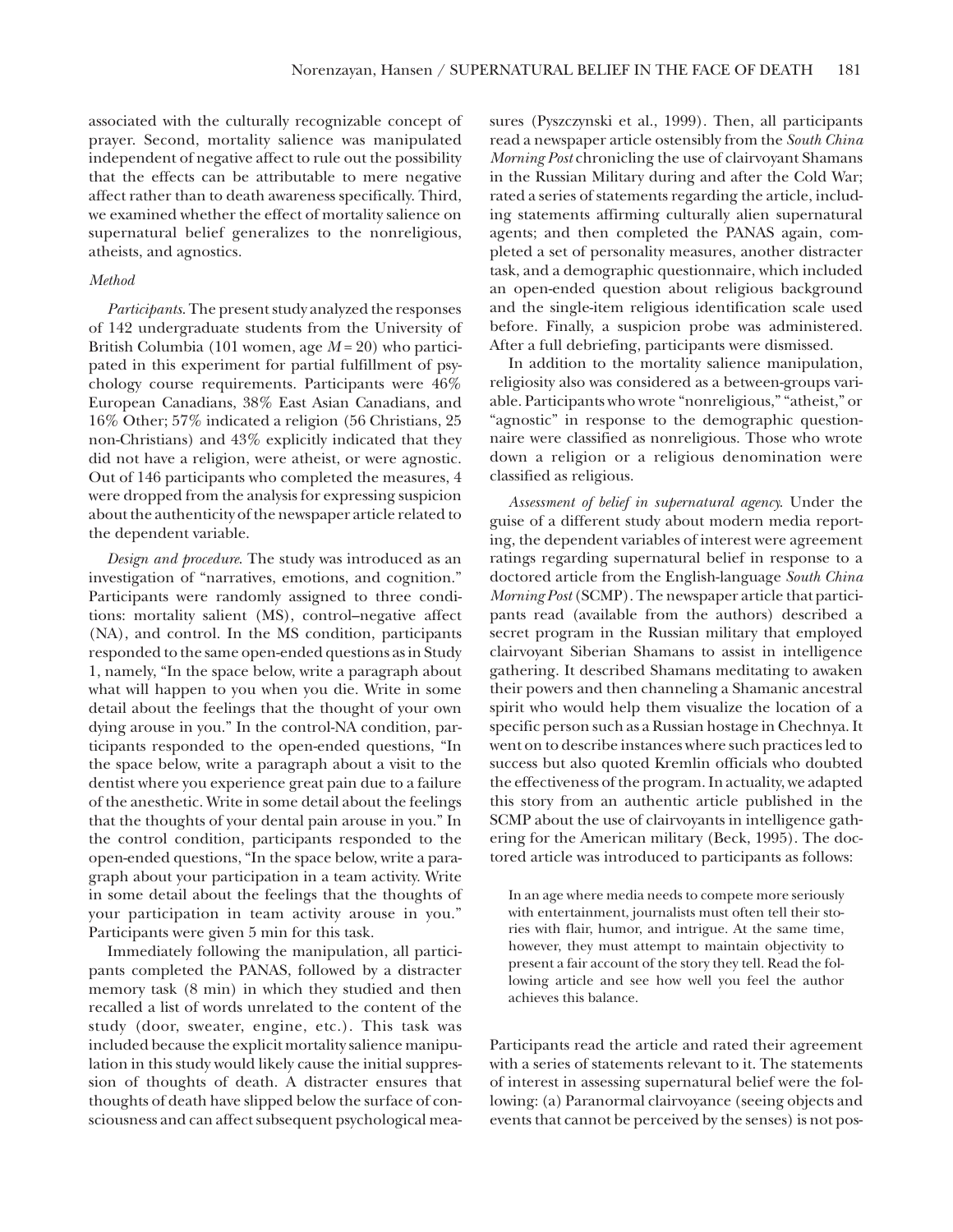sible (reverse-scored), (b) The ancestral spirits that Shamans rely on probably exist, (c) The ancestral spirits that Shamans rely on probably offer reliable guidance and information, (d) The achievements of the Russian clairvoyant program offer evidence that ancestral spirits exist, (e) The achievements of the Russian clairvoyant program offer evidence that ancestral spirits can offer reliable guidance and information, (f) God/a higher power exists, and (g) God/a higher power can offer reliable guidance and information. Statement a probes belief in clairvoyance in particular. Statements b and c are global statements of belief in ancestral spirits, whereas statements d and e are about the alleged achievements of the Russian clairvoyant program. Finally, statements f and g probe belief in God/a higher power in general. Other statements (not included as part of the dependent variable) dealt with the tone, style, and objectivity of the article. As in Studies 2 and 3, participants rated the statements on a scale ranging from 1 to 9, where higher numbers indicate more agreement.

#### *Results and Discussion*

*Influence of primes on negative affect*. To disentangle thoughts of mortality from negative affect, we first checked if the control conditions differed from each other or from the mortality salient condition. The indices of negative affect items were comparable across conditions,  $M = 1.53$ ,  $SD = .48$ , for mortality salience;  $M =$ 1.62, *SD* = .59, for dental pain; and *M* = 1.40, *SD* = .35, for team activity (all  $ps = ns$ ), replicating past research in the Terror Management literature.

*Influence of primes on belief in supernatural agency*. The seven supernatural statements showed good internal reliability ( $\alpha$  = .82). An omnibus ANOVA testing for the effect of prime (mortality salience, dental pain, neutral) by religiosity (religion indicated vs. not) revealed a main effect of religiosity,  $F(1, 136) = 14.66$ ,  $p = .001$ , but neither the effect of prime,  $F(2, 136) = 1.17$ , nor the interaction,  $F(2, 136) = 1.20$ , reached statistical significance. A closer inspection revealed that among the nonreligious, the three experimental groups did not differ on the sevenitem index of supernatural agent belief, *F* < 1. The picture was different among religious participants. Contrasting the death condition with the two control conditions revealed a significant main effect,  $F(2, 77) =$ 4.58,  $p = 0.04$ . The death prime was significantly different from the team activity control prime,  $t(78) = 2.02$ ,  $p = .05$ , although it fell short of significance for the dental pain control prime,  $t(78) = 1.63$ ,  $p = .11$ . The two control primes were not different from each other, *F* < 1.

The seven supernatural statements tapped into theoretically distinguishable aspects of supernatural agent beliefs that are central to the purpose of this study, namely, culturally familiar versus unfamiliar deities; therefore, they also were examined in three separate clusters. We computed three subscales: the first, "alien spirits,"  $(\alpha = .78)$  consisted of items a, b, and c (belief in clairvoyance, belief in the existence of ancestral spirits, belief that spirits guide); the second, "evidence for clairvoyant program," consisted of items d and e,*r*(141) = .76,  $p$  < .001, regarding the achievements of the Russian clairvoyant program; and the third subscale, "God/a higher power" consisted of items f and g, *r*(141) = .79, *p* < .001, regarding belief in the existence of the culturally famil $i$ ar God/a higher power.<sup>6</sup> Figure 3 represents these indices of supernatural belief as a function of experimental condition among the religious and the nonreligious. Because the three experimental groups were virtually identical (all *F*s < 1) among the nonreligious, the remaining analyses focus on the religious participants.

The mortality salient condition increased belief in "alien spirits" for religious participants,  $t(79) = 2.61$ ,  $p =$ .01 (Figure 3, panel A). Item by item, there was stronger supernatural belief in the mortality salient condition than control for paranormal clairvoyance,  $t(79) = 2.51$ , *p* = .01, Shamanic spirits exist, *t*(79) = 2.49, *p* = .02, and Shamanic spirits guide,  $t(79) = 1.82$ ,  $p = .07$ . There were no effects of experimental condition on "evidence for clairvoyant program," *F* < 1.

The simple effect of mortality salience on belief in "God/a higher power" reflected a nonsignificant trend in the expected direction for participants who indicated a religion,  $t(78) = 1.55$ ,  $p = .12$ . Thus, the effect of mortality salience on belief in God/a higher power did not reach significance and failed to replicate the first two studies. It is intriguing that mortality salience motivated the culturally alien belief more reliably than the culturally familiar belief. One possible explanation for this is that mortality salience moved people toward believing in the most cognitively accessible supernatural agency, which, in this case, were Shamanic spirits. A second possibility is that because participants always expressed belief in "alien spirits" before they expressed belief in "God/a higher power," their existential need to defend against thoughts of death already had been reduced by the time they evaluated the latter statements. This could occur because terror management processes, such as worldview bolstering (and possibly supernatural belief in this case), leads to reduction of death thought accessibility (Arndt, Greenberg, Solomon, Pyszczynski, & Simon, 1997).

*Role of religious affiliation among the religious*. Perhaps the effect of mortality awareness on belief in Shamanic spirits was driven by non-Christian religious participants. However, there was little evidence for this alternative account. A Prime (death vs. neutral)  $\times$  Religious Background (Christian vs. non-Christian) two-way ANOVA performed only on religious participants regarding the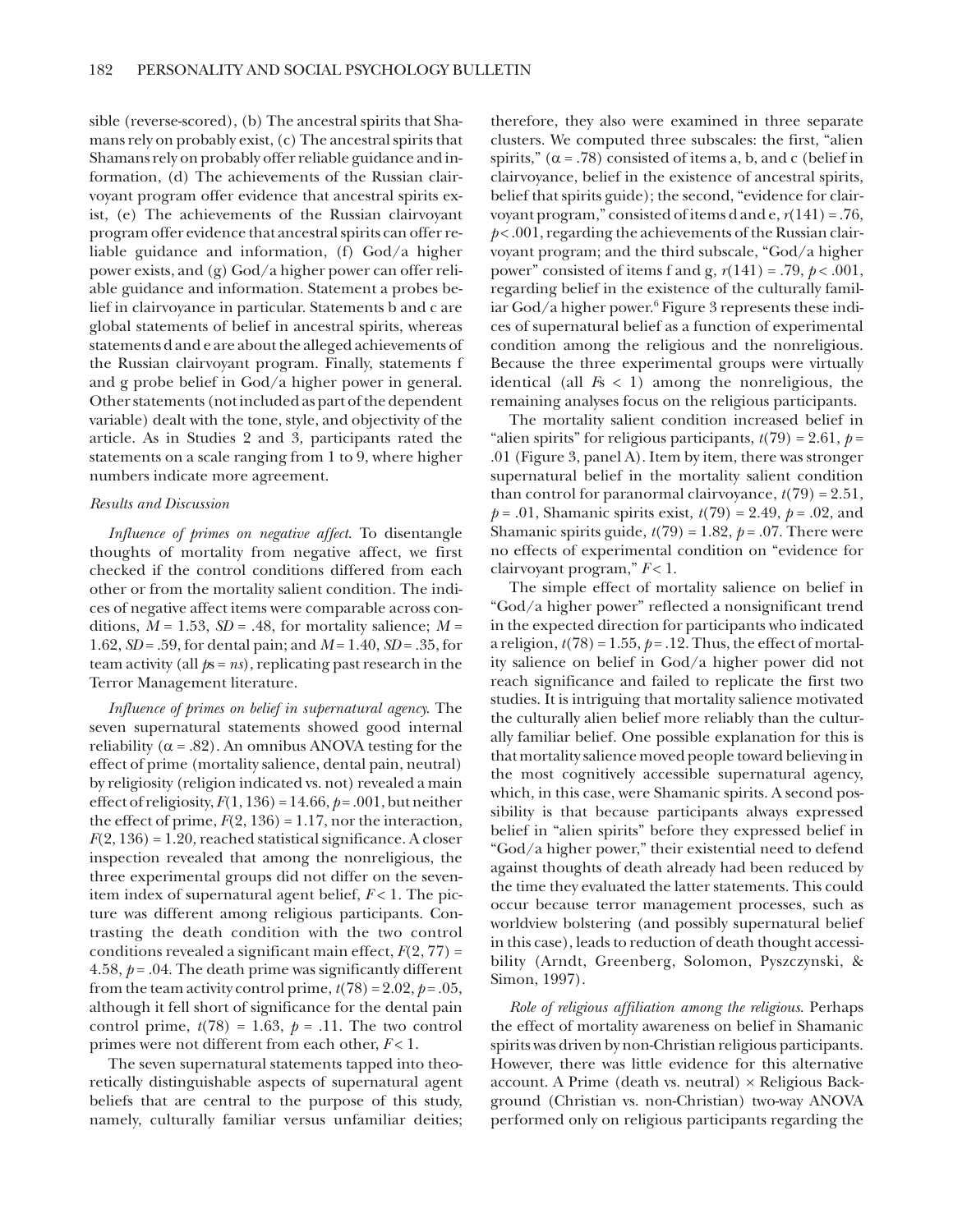

**Figure 3 Effect of mortality salience on belief in Shamanic ancestral spirits, evidence for clairvoyant program, and God/a higher power for participants indicating a religion (panel A) and for nonreligious participants (panel B).** NOTE: Scale ranged from 1 to 9. HP = higher power.

alien spirits index revealed a main effect of prime, *F*(1,  $77$ ) = 7.04,  $p = .01$ , and a nonsignificant trend for religious background,  $F(1, 77) = 2.59$ ,  $p = .11$ , but no significant interaction, *F* < 1.

As in Study 3, we ran correlations between religious identification and inclination to agree with the "alien spirits" subscale. In the death prime, the correlation was positive,  $r(53) = .34$ ,  $p = .01$ . In the control primes, however, these two variables were uncorrelated,  $r(89)$  = .08,  $p = ns$ , replicating the pattern in Study 3.

There were no effects of mortality salience on beliefs in the success of the purported clairvoyant program or on perceptions of the validity of the article, all *F*s < 1. No other significant effects or interactions were found, all *F*s < 1. This renders unlikely an alternative explanation of the results—mortality-salient gullibility or being more likely to accept any cock-and-bull story under mortality salience. This account does not explain the failure of participants to believe more in the virtues of the Russian intelligence-gathering program under mortality salience. The prime very specifically affected belief in supernatural agency, although not the merits of the government's intelligence-gathering operations.

To summarize, people with a prior inclination to religion were more likely to believe in supernatural agents when death was salient. However, the effect did not reach significance for statements regarding belief in God/a higher power; therefore, the results in this study are limited to culturally alien supernatural agents. The absence of this effect among the nonreligious limits the scope of our findings to those who already espouse a religion, suggesting that mortality salient belief in the supernatural—even the culturally alien supernatural—is a kind of religious worldview defense, albeit a particularly inclusive kind. It is interesting to note, however, that although the nonreligious under mortality salience did not show stronger supernatural belief, neither did they derogate supernatural agents in defense of a secular worldview.

### GENERAL DISCUSSION

We found that the awareness of mortality reliably increased the tendency to believe in supernatural agency. Mortality awareness increased religious identification, belief in God, and belief in the efficacy of divine intervention (Studies 1 and 2). Mortality awareness also led to stronger belief in supernatural agents, even in the context of Buddhist prayer (Study 3) and clairvoyant Shamans consulting their ancestral spirits (Study 4), although this latter effect held only among religious participants. The only two exceptions to the general pattern of results were that there was no reliable effect on belief in God in Study 4 and no reliable effect on one supernatural item, "Buddha . . . could hear prayers" in Study 3. In the following section, we explore the merits of three possible explanations for these findings.

# *Are Supernatural Agent Beliefs a Form of Sectarian Worldview Defense, of All-Encompassing Religious Worldview Defense, or Distinct Cognitive Inclination?*

Three explanations for the effect of mortality awareness on supernatural belief are considered. One explanation maintains that this effect is a typical case of cultural worldview defense working on the same principle as the outgroup derogation strategies commonly found in the Terror Management literature (Greenberg et al., 1997). The most straightforward interpretation of this hypothesis predicts that mortality awareness should lead to increased acceptance of culturally familiar supernatural agents and increased rejection of culturally unfamil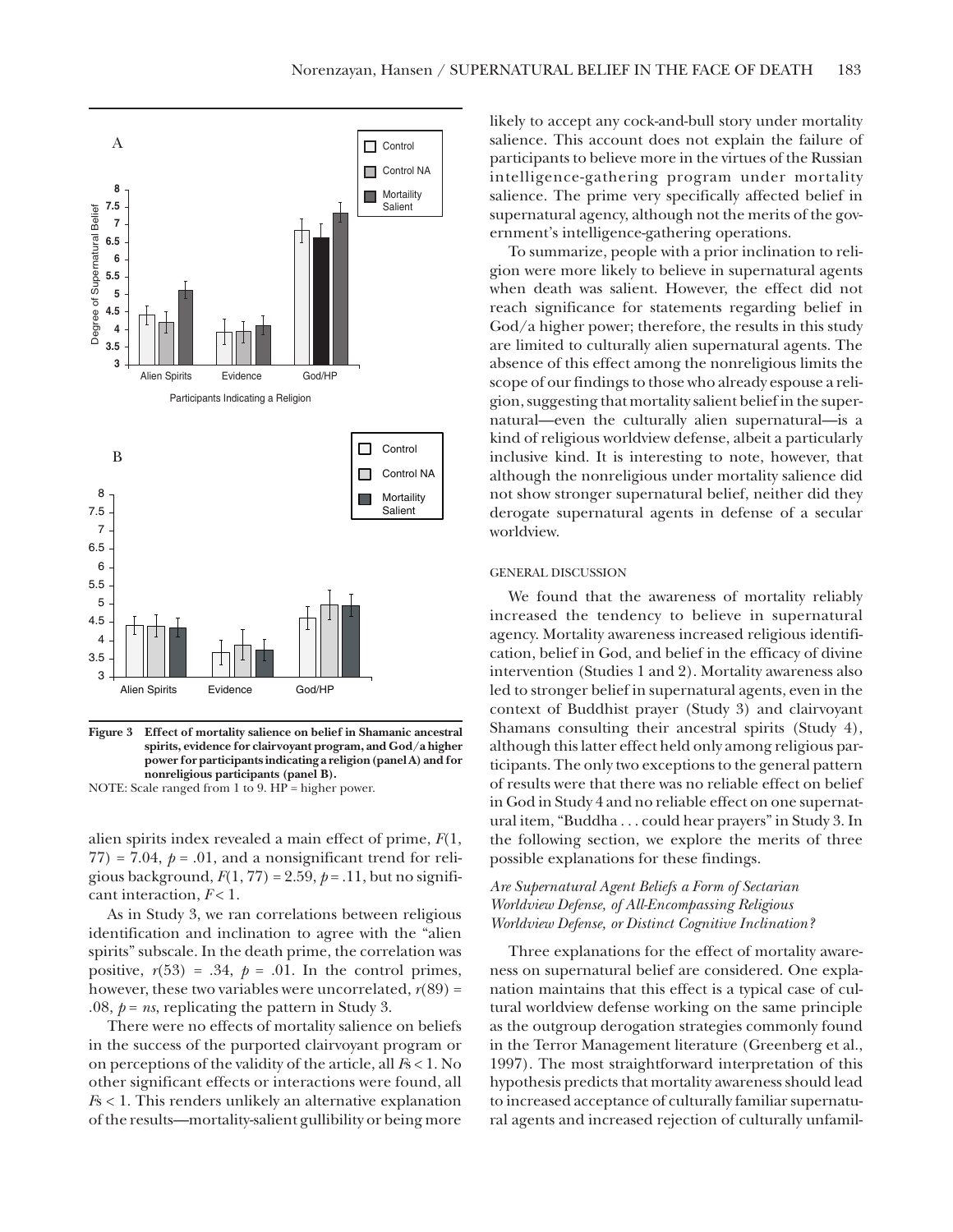iar ones. The second explanation of this effect also posits a worldview defense, but one that is specifically religious and nonsectarian. According to this explanation, mortality salience effects will occur regardless of cultural familiarity of the supernatural agents and also that the effect should occur primarily among religious participants but not among the nonreligious. The third explanation privileges belief in supernatural agents as a distinct psychological inclination. This account predicts that awareness of mortality, at least in some contexts, should facilitate belief even in culturally alien supernatural agents and that this effect would occur regardless of religious affiliation or degree of religiosity.

First, we consider whether the effects can be explained in terms of outgroup derogating cultural (sectarian) worldview defense. That mostly Christians would be more likely to endorse belief in God under mortality salience is not surprising in light of this interpretation. That this may be the case even if tacking on the word "Buddha" in Study 3 is more surprising, but perhaps it can be explained by assuming that participants correctly grasped that "Buddha/a higher power" technically could mean "Buddha OR a higher power." Those who believed in a higher power but not Buddha still could have answered in the affirmative. Or perhaps participants were a priori open to Buddha as a culturally legitimate deity to begin with. Furthermore, the effect did not materialize for the item "the Buddha that prayer groups were praying to exists," and this may indicate that sectarian worldview concerns may have played a role. And finally, it could be argued that the majority Christian participants actually thought "Jesus" when they read "Buddha/a higher power" or "ancestral Shamanic spirits," but only in the death condition where existential concerns were most salient.

Although the sectarian worldview defense explanation cannot be ruled out definitively given these considerations, in our view, it does not persuasively account for the overall findings. It does not easily account for why participants who were more religious (mostly Christians) had stronger belief in culturally alien supernatural agents, but only in the mortality salience condition, again including "Buddha/a higher power" (Study 3) and Shamanic ancestral spirits (Study 4). Also, it does not easily account for why Christians were reluctant to endorse "Buddha/a higher power" or "Shamanic spirits" in the neutral conditions and why the reluctance diminished in the death condition. Furthermore, supernatural belief in the neutral condition even for Buddha/ a higher power (Study 3) was considerably lower compared to that for God/a higher power in the Christian prayer context (see Figure 2, Study 2). Moreover, other studies have found that religious identification is positively correlated with measures of cultural traditionalism, authoritarianism, and religious exclusivity, or the tendency to privilege one's religion over others (Hansen & Norenzayan, 2005; see also Duck & Hunsberger, 1999), further supporting the view that religiously identified participants do not have an a priori openness to religiously different groups or beliefs. Rather, it appears that mortality awareness instigated an inclination to override outgroup derogation strategies in favor of supernatural belief.

As to whether the existence of Buddha or ancestral spirits were literally mentally replaced in the minds of participants with the existence of the Christian God in the mortality salient condition but not in the neutral conditions, this is conceivable, yet it is puzzling as to why participants were considerably less inclined to believe in Buddha or Shamanic spirits than in God even in the mortality salient condition. Finally, mortality salience caused stronger belief in Shamanic spirits in Study 4, where the culturally familiar concepts of "prayer" and "higher power" were removed and replaced with the less familiar religious concept of Shamans, ancestral spirits, and spirit channeling. Even if one is inclined to dispute the evidence on these bases, however, it is worth noting that, at the very least, culturally different supernatural agents, including "the Buddha that prayer groups were praying to exists," were never denied or derogated under mortality salience. Even nonsignificant trends were toward acceptance, not rejection.

The data thus are more persuasively in line with the notion that supernatural agent beliefs are a form of religious worldview defense that, unlike the commonly observed outgroup derogating strategies, can be inclusive of culturally different deities and specific to participants with an a priori religious worldview. This possibility received support in that (a) mortality awareness increased supernatural agent beliefs regardless of whether the beliefs in question were culturally familiar and (b) this effect was specific to religious participants only.

Why would a cultural worldview defense often manifest itself through outgroup derogation yet religious worldview defense operate in an all-inclusive rather than sectarian manner? Insofar as the mere existence of other humans who hold a different cultural worldview is threatening (Greenberg et al., 1990), to posit the existence and power of the deities associated with such rival worldviews could conceivably be even more threatening. The probable reason for why alternative deities are not threatening, whereas alternative cultural groups are, may be precisely that alternative cultural groups carry no positive information about our own potential for immortality (or meaning or other existential need), whereas alternative deities still do, even if indirectly. If Buddha and Siberian ancestral spirits exist after death, then so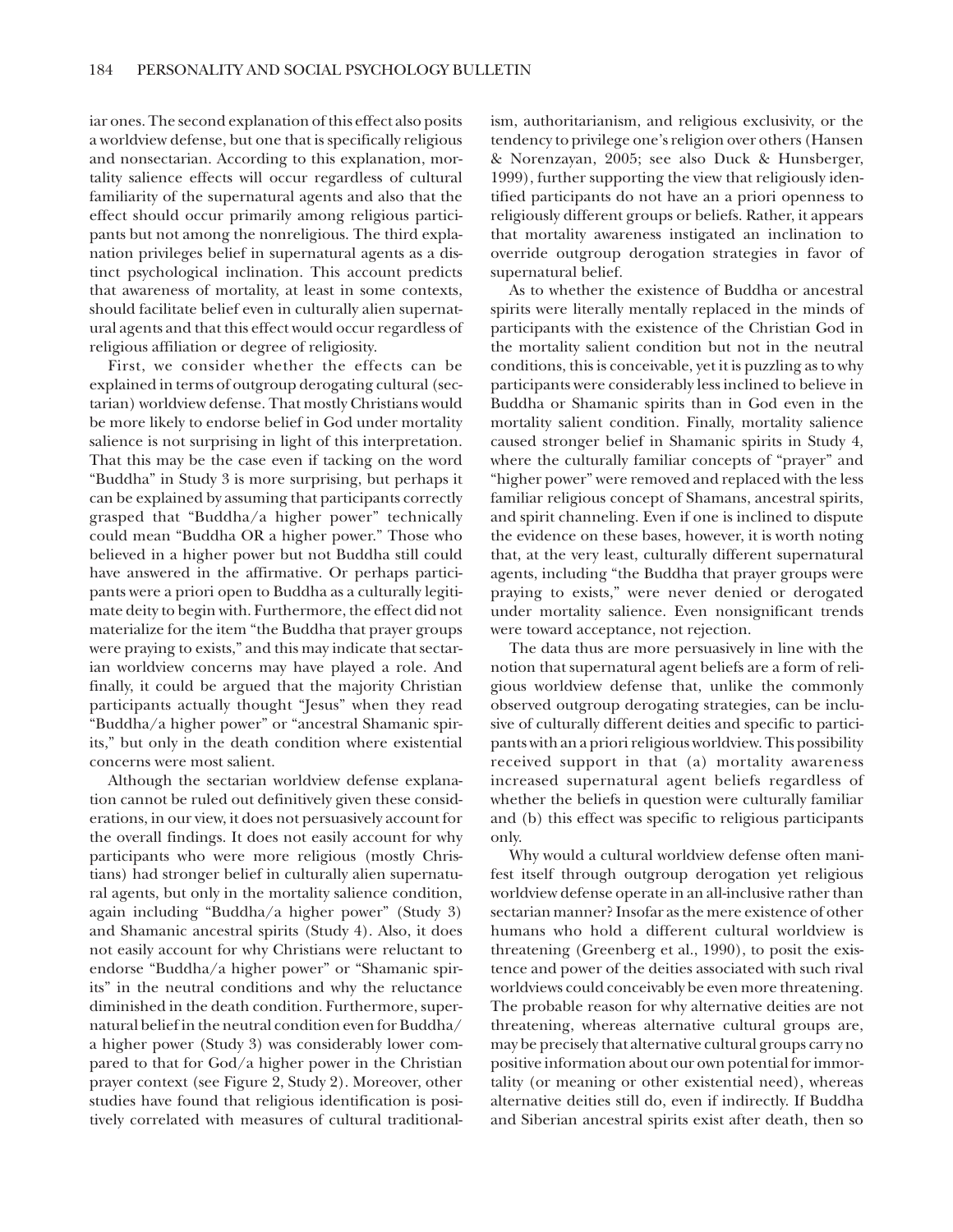may our spirits—whether we are Buddhists or Shamans or otherwise.

Finally, we consider the possibility that belief in supernatural agency is altogether psychologically distinct from worldview defense strategies. If so, (a) mortality salience should increase supernatural agent beliefs even for culturally unfamiliar deities and (b) this effect should occur regardless of whether participants have a priori religious beliefs. Although the findings were largely consistent with the first expectation, they were not with the second one. Nevertheless, we leave this as an open possibility. Theoretically, thoughts of death may trigger a distinct evolved cognitive inclination to process information from the world in agentive terms as a reliable survival habit, and this tendency then may be overextended to nonagentic natural elements in the world, such as winds, mountains, and clouds, giving rise to supernatural agent beliefs (Atran & Norenzayan, 2004; Guthrie, 1993; Norenzayan & Atran, 2004). Second, unlike Study 4, Study 2 found that the effect of mortality salience on supernatural belief remained even when holding prior religiosity constant. Third, it is possible that the absence of an effect for atheists in Study 4 is due to suppression of an effect rather than to a lack thereof. If so, one might be able to find evidence for this effect among atheists in implicit measures, a possibility that remains to be tested.

The mortality salient inclination to endorse supernatural agent beliefs is consistent with the broad framework of TMT (Dechesne et al., 2003; Solomon et al., 1991, 2004) in that religious concerns have been viewed as a core defense against the terror of death. Nevertheless, with a few notable exceptions, most Terror Management studies have focused on nonsupernatural strategies such as self-esteem maintenance and secular worldview defense, perhaps because the connection between death and secular defenses are less obvious to make. However, religions are a prime animating force in most societies and for most people's lives (e.g., Lester, 2001). Belief in supernatural agency might be the first line of defense against the terror of death for most people in most cultures in the world. In this regard, supernatural agency and literal immortality may potentially override symbolic immortality through cultural defensiveness or selfesteem, at least for those who are religious (e.g., Dechesne et al., 2003).

## *Conclusion*

As the saying goes, in a sea storm, voyagers will pray to any God. Our own findings corroborate this saying, at least for "voyagers" who already espouse religious beliefs. As such, our findings support the idea that belief in supernatural agency is a core response to the human awareness of mortality. Awareness of mortality, then, can offer something better than mere jingoistic social cohesion and derogation of culturally alien worldviews. Perhaps further research will show that it can even foster the nobler instincts of the world's faithful, encouraging an ecumenical openness to alien religious beliefs, a possibility that favors the spiritual path of Gandhi over that of Khomeini in a world consumed by religious strife.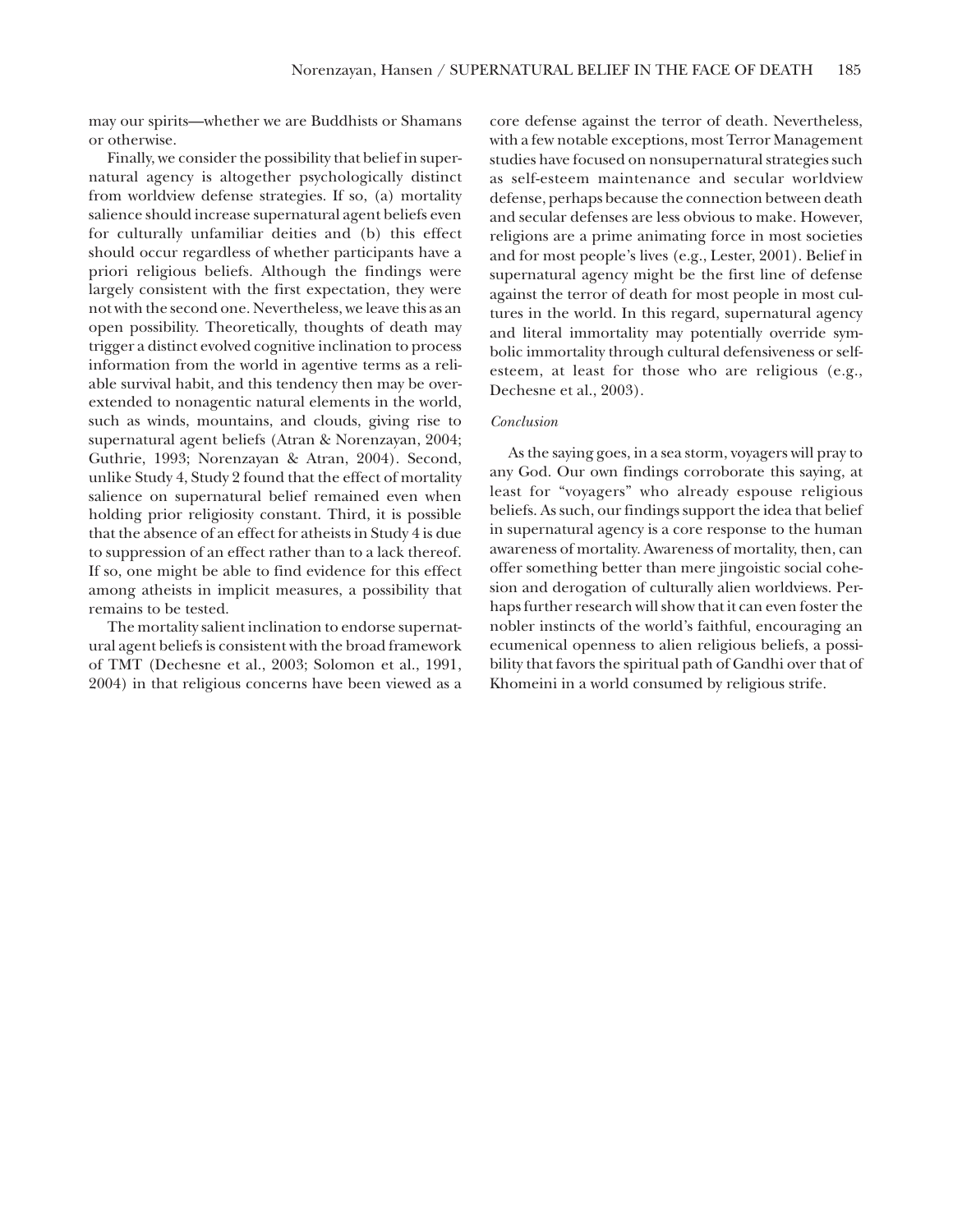|     | Neutral                                                                                    | Death                                                                                                               | Religious                                                                                                                |
|-----|--------------------------------------------------------------------------------------------|---------------------------------------------------------------------------------------------------------------------|--------------------------------------------------------------------------------------------------------------------------|
| 1.  | A mother and her child are leaving home                                                    | A mother and her child are leaving home                                                                             | A mother and her child are leaving home in                                                                               |
|     | in the morning.                                                                            | in the morning.                                                                                                     | the morning.                                                                                                             |
| 2.  | She is taking the child to visit the father's                                              | She is taking the child to visit the father's                                                                       | She is taking the child to visit the father's                                                                            |
|     | workplace.                                                                                 | workplace.                                                                                                          | workplace.                                                                                                               |
| 3.  | The father is a laboratory technician at                                                   | The father is a laboratory technician at                                                                            | The father is a laboratory technician at Vic-                                                                            |
|     | Victory Memorial Hospital.                                                                 | Victory Memorial Hospital.                                                                                          | tory Memorial Hospital.                                                                                                  |
| 4.  | They check before crossing a busy road.                                                    | They check before crossing a busy road.                                                                             | They check before crossing a busy road.                                                                                  |
| 5.  | While walking along, the child sees some                                                   | While crossing the road, the child is caught                                                                        | While walking along, the child sees a well-                                                                              |
|     | wrecked cars in a junk yard and finds                                                      | in a terrible accident and is critically in-                                                                        | dressed man kneeling before a woman in                                                                                   |
|     | them interesting.                                                                          | jured.                                                                                                              | rags, as if asking her forgiveness.                                                                                      |
| 6.  | At the hospital, the staff are preparing for                                               | At the hospital, the staff prepares the                                                                             | At the hospital, the child's father shows him                                                                            |
|     | a practice disaster drill, which the child                                                 | emergency room, to which the child is                                                                               | around his lab. The child's thoughts are                                                                                 |
|     | will watch.                                                                                | rushed.                                                                                                             | elsewhere.                                                                                                               |
| 7.  | An image from a brain scan machine used<br>in the drill attracts the child's interest.     | An image from a brain scan machine used<br>in a trauma situation shows severe<br>bleeding in the child's brain.     | An image from a brain scan that he sees re-<br>minds him of something in the surprised<br>woman's face.                  |
| 8.  | All morning long, a surgical team practices<br>the disaster drill procedures.              | All morning long, a surgical team struggles<br>to save the child's life.                                            | On his way around the hospital, the child<br>sees the well-dressed man sitting alone in<br>the hospital chapel.          |
| 9.  | Make-up artists are able to create realistic-<br>looking injuries on actors for the drill. | Specialized surgeons are able to reattach<br>the child's severed feet but cannot stop<br>the internal hemorrhaging. | The man is moving his lips silently, eyes<br>closed. The child wants to sit beside him<br>but the father leads him away. |
| 10. | After the drill, while the father watches                                                  | After the surgery, while the father stays by                                                                        | After a brief tour, while the father watches                                                                             |
|     | the child, the mother leaves to phone                                                      | his dead child, the mother leaves to phone                                                                          | the child, the mother leaves to phone her                                                                                |
|     | her other child's preschool.                                                               | her other child's preschool.                                                                                        | other child's preschool.                                                                                                 |
| 11. | Running a little late, she phones the pre-                                                 | Barely able to talk, she phones the                                                                                 | Running a little late, she phones the pre-                                                                               |
|     | school to tell them she will soon pick                                                     | preschool to tell them she will soon pick                                                                           | school to tell them she will soon pick up                                                                                |
|     | up her child.                                                                              | up her child.                                                                                                       | her child.                                                                                                               |
| 12. | Heading to pick up her child, she hails a                                                  | Heading to pick up her child, she hails a                                                                           | Heading to pick up her child, she hails a taxi                                                                           |
|     | taxi at the number nine bus stop.                                                          | taxi at the number nine bus stop.                                                                                   | at the number nine bus stop.                                                                                             |

# **APPENDIX Three Versions of the Prime Story**

## **NOTES**

1. When a less stringent criterion of guessing was used, only a few participants were able to guess anything close to the idea that we wished to see what effect the prime of the slide story had on their religious belief (1 in neutral, 3 in religious, and 3 in death). Analysis of the results without the latter participants did not change the findings.

2. Positive affect words were interested, alert, excited, inspired, strong, determined, attentive, enthusiastic, active, and proud. Negative affect words were afraid, irritable, distressed, ashamed, upset, nervous, guilty, scared, hostile, and jittery. These indices were assembled in accordance with the use of Positive and Negative Affect Scale (PANAS) in previous literatures (Watson, Clark, & Tellegen, 1988).

3. Because of an experimental error in the instructions, about half of the participants in the death prime did not put their identification number on the PANAS measure. As a result, the PANAS was analyzed only according to the means of the three experimental conditions. Because all participants in a block were run in the same condition (due to the use of the overhead), we were able to match all (even unmarked) PANAS scores with the correct condition, but unmarked PANAS measures could not be matched with the individual subjects who completed them.

4. In a separate, similar study, we assessed the dependent measure after an intervening filler task that introduced a significant delay between prime and dependent measure. Mortality awareness had no effect on supernatural belief, *F* < 1. Past studies have shown that the influence of explicit measures of mortality salience, such as writing about one's death, increase after a delay because thoughts of death are initially suppressed. They are rendered accessible only after delay

because suppression is relaxed over time. In contrast, less explicit manipulations, such as walking past a funeral house, quickly fade with the passage of time (Greenberg, Solomon, & Pyszczynski, 1997; Pyszczynski, Greenberg, & Solomon, 1999). Because the effect disappeared with the introduction of delay, our inducement of mortality salience adapted from Cahill, Prins, Weber, and McGaugh (1994) is likely to be implicit.

5. The PANAS was administered a second time for a purpose unrelated to the hypotheses of this study. All references to the PANAS measure in this research are to the first administration of the PANAS.

6. A confirmatory factor analysis on the seven supernatural statements showed that a three-factor solution indeed corresponds to the three clusters examined. The only exception was that the statement, belief that spirits guide, loaded on the "evidence for clairvoyant program" subscale as well as on the "alien spirits" subscale.

#### **REFERENCES**

- Allport, G., Gillespie, J., & Young, J. (1948). The religion of the postwar college student. *Journal of Psychology*, *25*, 3-33.
- Arndt, J., Greenberg, J., Solomon, S., Pyszczynski, T., & Simon, L. (1997). Suppression, accessibility of death-related thoughts, and cultural worldview defense: Exploring the psychodynamics of terror management. *Journal of Personality & Social Psychology*, *73*, 5-18.
- Aronson, E., Ellsworth, P., Merrill, C., & Gonzales, M. H. (1990). *Methods of research in social psychology*. Boston: McGraw-Hill.
- Atran, S. (2002). *In Gods we trust: The evolutionary landscape of religion*. Oxford, UK: Oxford University Press.